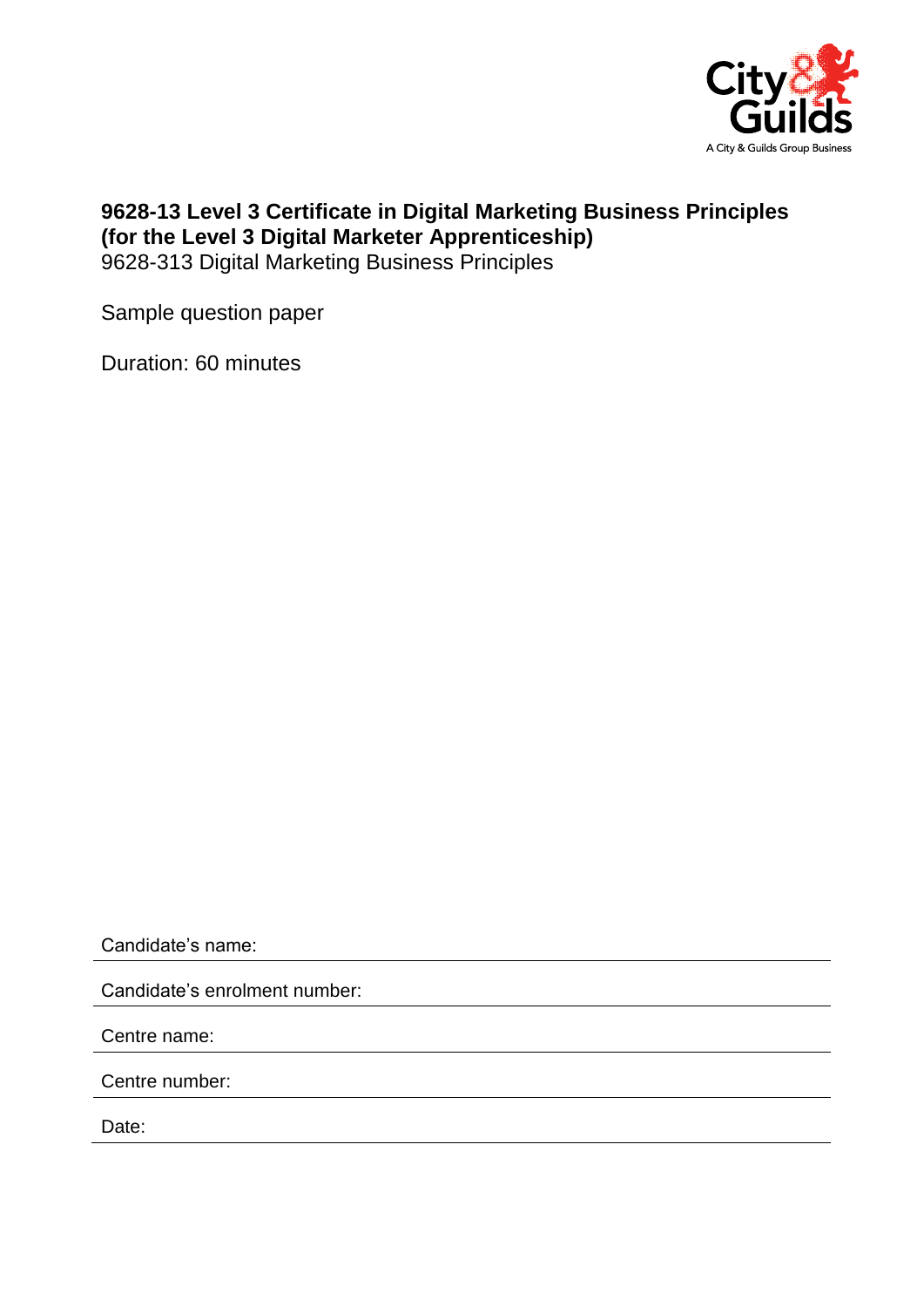- 1 Which one of the following is **not** a key consideration in the development of a mobile app?
	- a. Wearable technology.
	- b. Improved search engine ranking.
	- c. High quality user experience.
	- d. Real-time data analysis.
- 2 Which one of the following is a key factor to improving the search ranking of a website?
	- a. High quality external, third party links.
	- b. The success rate of a PPC campaign.
	- c. How often a weblink is shared on social media.
	- d. The number of clicks in an email campaign.
- 3 Which one of the following types of digital media would be **best** to provide step-by-step, practical commentary of a product, service or function?
	- a. Blog.
	- b. Video.
	- c. Social Media.
	- d. Email.
- 4 Which one of the following is **most** likely to be the responsibility of an SEO Executive?
	- a. Produce supporting images.
	- b. Proof read website copy.
	- c. Create posting schedules.
	- d. Conduct competitor analysis.
- 5 Which one of the following is **most** likely to be the cause of a hard bounce in an email marketing campaign?
	- a. Recipient email inbox is full.
	- b. Recipient email server is down or offline.
	- c. Recipient email address does not exist.
	- d. Message was too large for the recipient's inbox.
- 6 The calculation used to work out the ratio between the total number of visits and the total number of visits related to a specific campaign, is known as the
	- a. conversion rate<br>b. attribution rate
	- attribution rate
	- c. open rate
	- d. clickthrough rate.
- 7 Which **two** of the following tools are **most** likely to be helpful to a Content Creator?
	- 1. RSS Feed.
	- 2. Keyword planner.
	- 3. Canva.<br>4. Aggrega
	- 4. Aggregator.
	- 5. Live chat.
	- a. 1 and 2.
	- b. 2 and 3.
	- c. 3 and 4.
	- d. 4 and 5.
- 8 A brand that produces fizzy beverages creates a range of vending machines that invite customers to hug them, tying into the brand's core emotion of happiness. Which one of the following types of marketing strategies is this an example of?
	- a. Ambush marketing.
	- b. Offline marketing.
	- c. Transactional marketing.
	- d. Affinity marketing.
- 9 Which one of the following methods could be used to help attract a blog post to an audience that uses quick, targeted, short term messages to stimulate attention?
	- a. Post the blog update via an RSS feed.
	- b. Share the blog image with a weblink on Pinterest.
	- c. Email the latest blog post to a segmented audience.
	- d. Share the post as a presentation on Slideshare.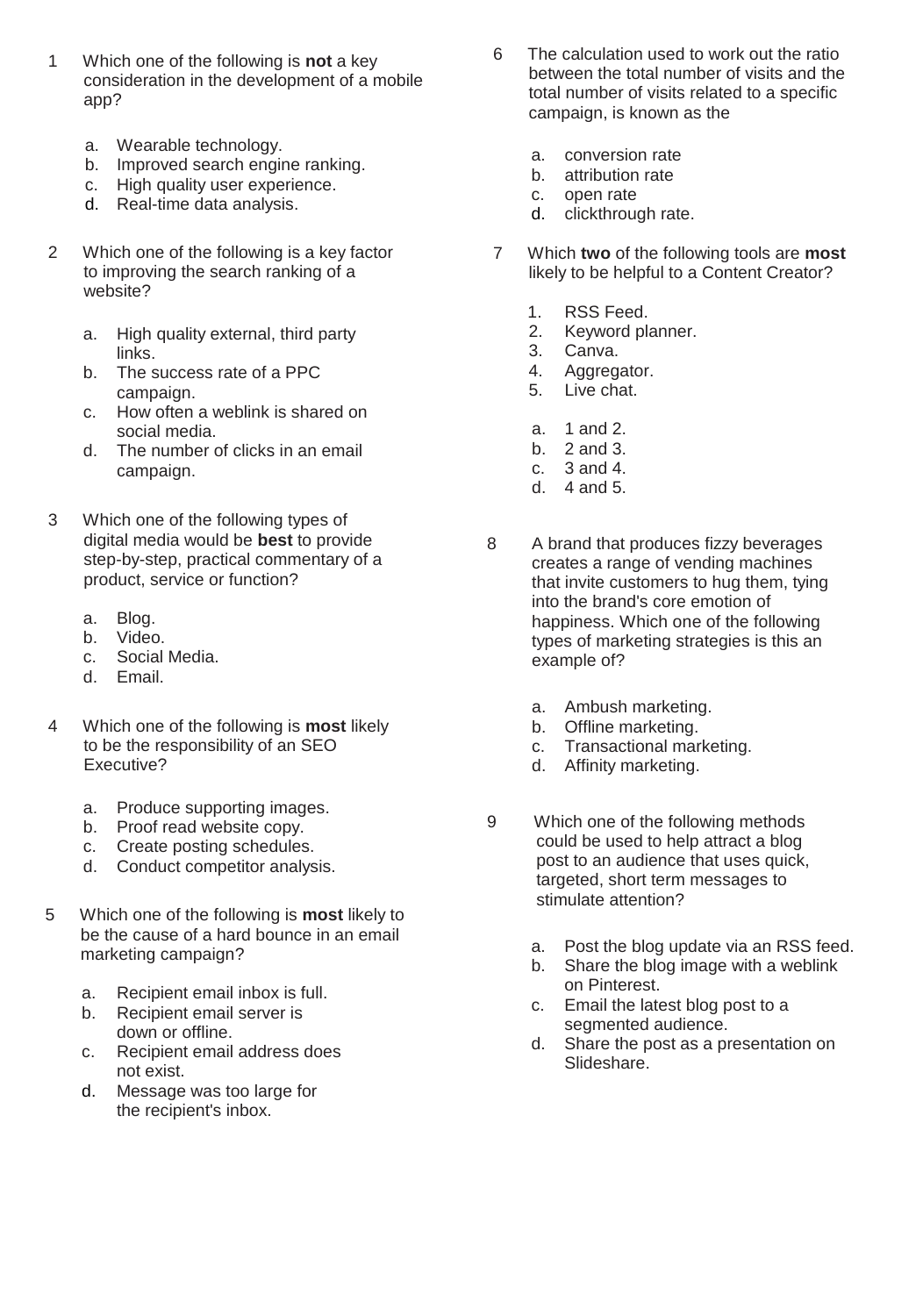- 10 Which one of the following types of transfer protocols is commonly used to send and receive data between mail clients and servers?
	- a. FTP
	- b. HTTP
	- c. SMTP
	- d. AFTP
- 11 Which one of the following tools is **best** used to create a social media content schedule?
	- a. Klout.
	- b. HootSuite.
	- c. SquareSpace.
	- d. StoryBlocks.
	- 12 The process of using real-time advertising to target a specific customer, or search a demographic, is known as
		- a. email marketing
		- b. affiliate marketing
		- c. content marketing
		- d. programmatic marketing.
- 13 The Quality Score is a metric used to determine which one of the following?
	- a. The cost per customer value during a particular campaign.
	- b. The length of time visitors are spending on a particular web page.
	- c. The Pay-Per-Click cost according to a website's page ranking.
	- d. The number of visitors who converted to sales.
- 14 Which **two** main factors are **most** likely to influence the Quality Score of an ad?
	- 1. User experience.
	- 2. Number of keywords used.
	- 3. The budget set for running an ad.
	- 4. Keyword relevance.
	- 5. Number of competitors.
	- a. 1 and 4.
	- b. 1 and 2.
	- c. 2 and 3.
	- d. 4 and 5.
- 15 Which **two** of the following are features of a well-optimised PPC landing page?
	- 1. Social sharing icons
	- 2. Lead capture form.
	- 3. An image.
	- 4. Customer testimonials.
	- 5. Clear call-to-action.
	- a. 1 and 3.
	- b. 1 and 4.
	- c. 2 and 5.
	- d. 3 and 5.
- 16 What is the **maximum** number of emails allowed with a free MailChimp account?
	-
	- a. 1,000. b. 2,000.
	- c. 5,000.
	- d. 10,000.
- 17 A poorly constructed email campaign is likely to have the **biggest** consequence on which one of the following results?
	- a. Open rate.
	- b. Click-through rate.
	- c. Subscribers.<br>d. Bounce rate
	- Bounce rate.
- 18 The process used for calculating the costs associated with persuading consumers to purchase a company's goods or services, is known as
	- a. competitor analysis
	- b. audience behaviour
	- c. buyer acquisition
	- d. audience demographics.
- 19 Which one of the following describes the type of organisational hierarchy of a large organisation with employees collaborating on numerous projects at any one time?
	- a. Horizontal.
	-
	- b. Divisional.<br>c. Functional c. Functional.<br>d. Matrix.
	- Matrix.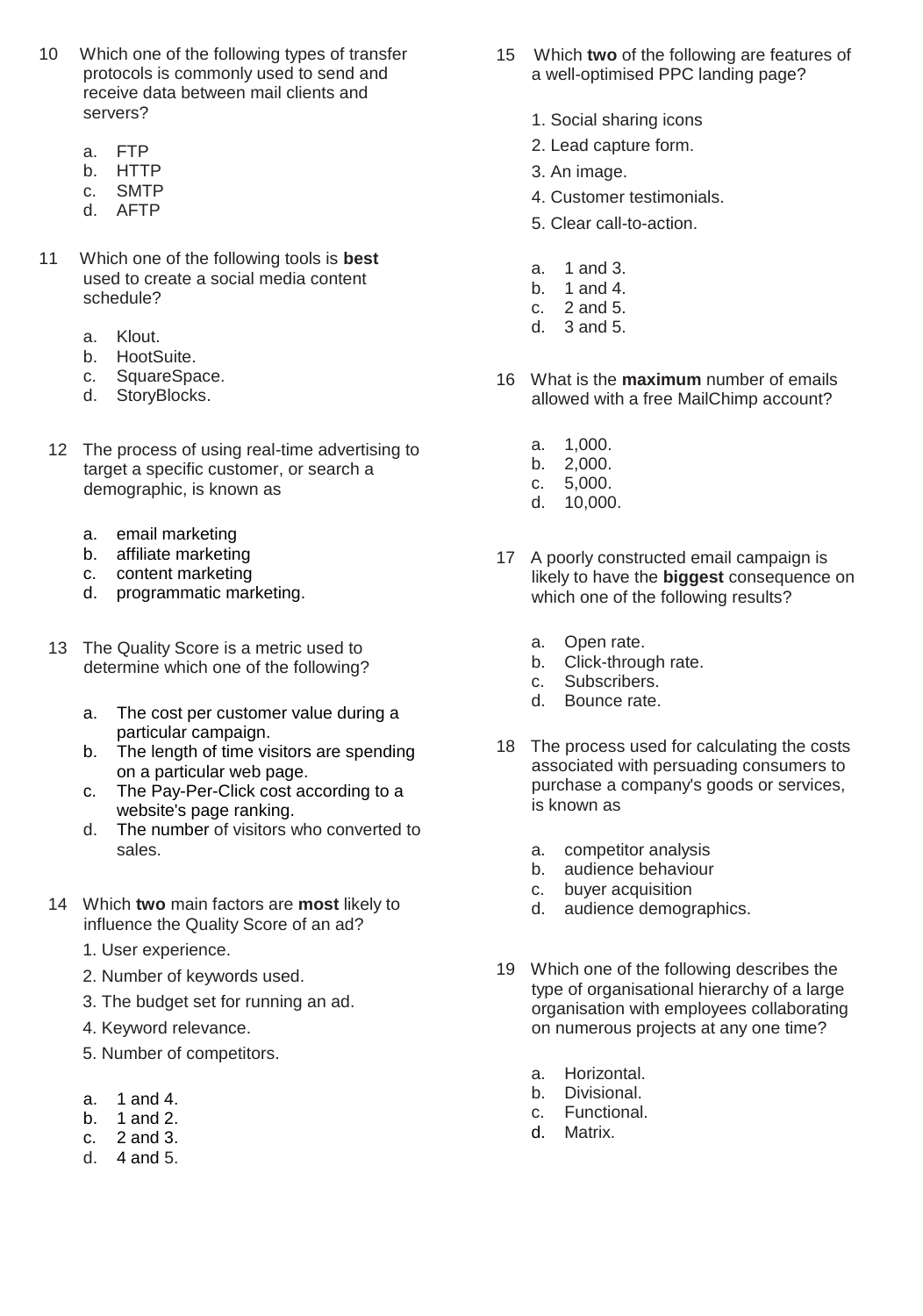- 20 An individual considered creative, good at solving problems but may lack effective communication skills, is **most** likely to fit into which one of the following types of team roles?
	- a. Implementer.
	- b. Shaper.
	- c. Plant.
	- d. Specialist.
- 21 Which one of the following professions is **most** likely to be attributed to an individual who demonstrates qualities typical of a social learning style?
	- a. Politician.
	- b. Athlete.
	- c. Security.
	- d. Designer.
- 22 The **first** step a brand should take in understanding audience perception is to review, establish and follow which one of the following organisational guidelines?
	- a. Crisis Management Policy.
	- b. Business Contingency Plan.<br>c. Reputation Management Pol
	- Reputation Management Policy.
	- d. Competitor Analysis.
- 23 A customer who is not a follower, tweets a brand about a problem they encountered with a particular service. Which one of the following actions offers the **most** appropriate way of resolving the problem?
	- a. Invite the customer to send a Direct Message so the matter can be investigated discreetly.
	- b. Forward the post as a complaint directly to a line manager to resolve.
	- c. Reply openly offering the customer a discount or promotion as a way of apology.
	- d. Provide the customer with an email address to send a complaint to.
- 24 Which one of the following methods is the **least** effective way for a social media executive to build brand loyalty?
	- a. Listening to customers.
	- b. Engaging with customers.<br>c. Prospecting customers.
	- Prospecting customers.
	- d. Collecting feedback from customers.
- 25 The hashtag #MondayMotivation can be considered which one of the common types of hashtags?
	- a. Brand.
	- b. Product.
	- c. Lifestyle.
	- d. Event.
- 26 Which one of the following is **not** a form of website security?
	- a. SSL certificates.<br>b. CAPTCHA forms
	- CAPTCHA forms.
	- c. IP Anonymization.
	- d. Yoast WordPress Plugin.
- 27 Which one of the following has a developer **most** likely used to display nearby restaurants in Google Maps within their own app?
	- a. GUI
	- b. API
	- c. UX
	- d. WYSIWYG
- 28 Under General Data Protection Regulations, how long does a data handler have before notifying data controllers of a possible data breach?
	- a. 72 hours.
	- b. 96 hours.
	- c. 5 days.
	- d. 7 days.
- 29 For organisations in breach of General Data Protection Regulations, what is the **maximum** fine that can be imposed for the most serious infringements?
	- a. 2% of annual global turnover.
	- b. 4% of annual global turnover or €20 Million (whichever is greater).
	- c. €14 per infringement.
	- d. £20 Million.